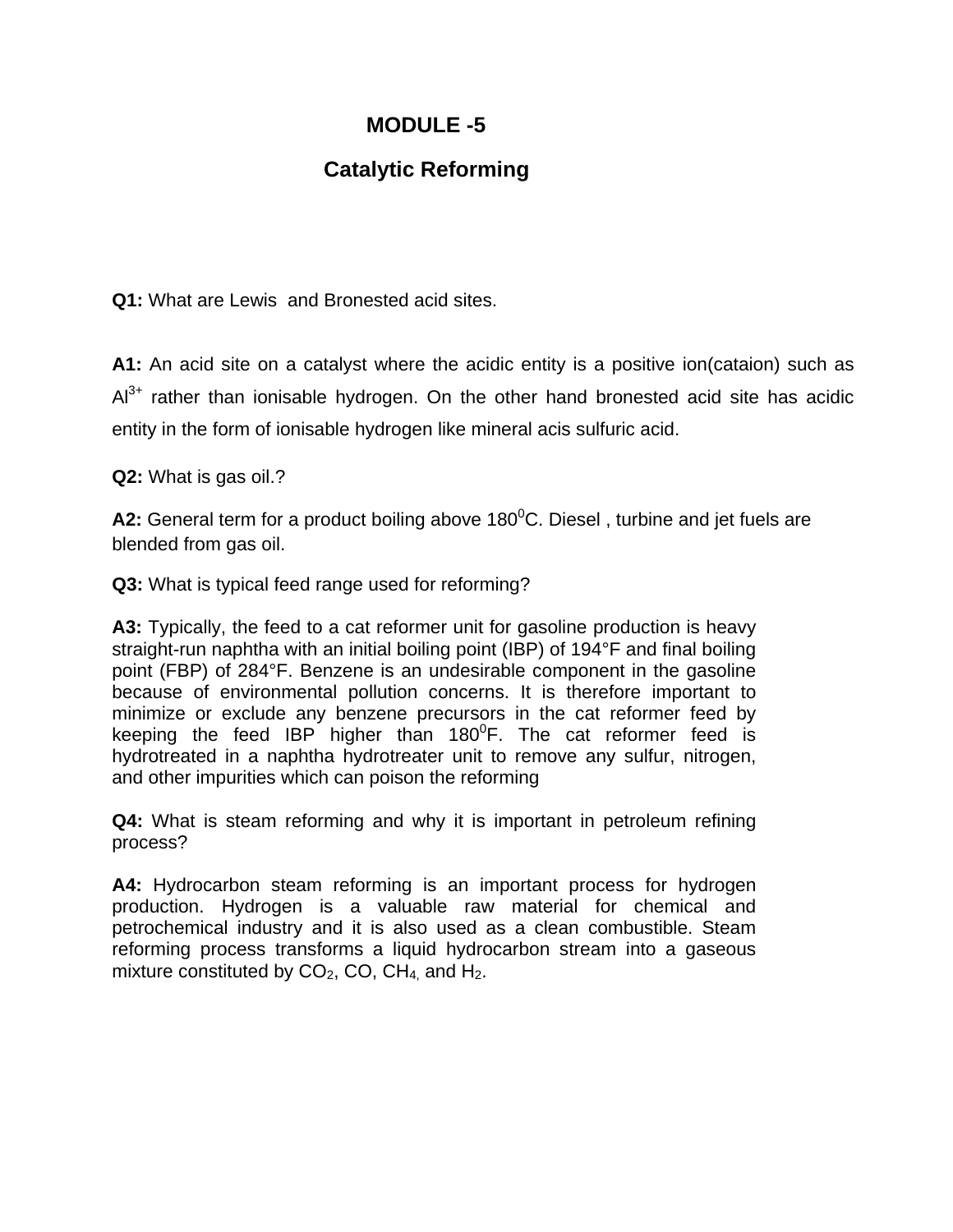**Q5:** What is catalytic reforming?

**A5:** Catalytic reforming is a chemical process used to convert petroleum refinery naphthas, typically having low octane ratings, into high-octane liquid products called reformates which are components of high-octane gasoline (also known as petrol)

**Q6:** What are the catalyst used in reforming?

**A6:** Most catalytic reforming catalysts contain platinum or rhenium on a silica or silica-alumina support base, and some contain both platinum and rhenium.

**Q7:** What is the purpose of reforming process?

**A7:** The purpose of Reforming process is to produce high octane number reformate reformate, which is a main component for motor fuel, aviation gasoline blending or aromatic rich feedstock. Hydrogen rich gas hydrogen gas Due to the nature of the reactions, reforming process produces LPG.

**Q8:** What are the desirable reaction during reforming?

**A8:**Naphthenes dehydrogenation Paraffin's Dehydrocyclization Linear Paraffin Isomerization Naphthenes Isomerization

**Q9:** What is the effect of pressure on reforming?

**A9:** Low pressure encourage dehydrogenation reaction ,while no noticeable effect of pressure on isomerization may be expected. Coke formation is more at low pressure. Increase in pressure causes dealkylation very much. Hydrocracking and elimination reaction are directly related to partial pressure of hydrogen.

**Q10:**What is effect of temperature on reforming?

**A10:**Except hydrogenation reaction which exothermic all other reaction are favoured by increasing temperature. With increase of temperature, chance of degradation of product, and coke deposition are likely.

**Q11:**What is Rhein Forming?

**A11:** This is a fixed bed regenerative reforming process. Rhenium-platinum combination are used as catalyst which are quite good in resisting fouling. This can be operated at press below 20 atm.